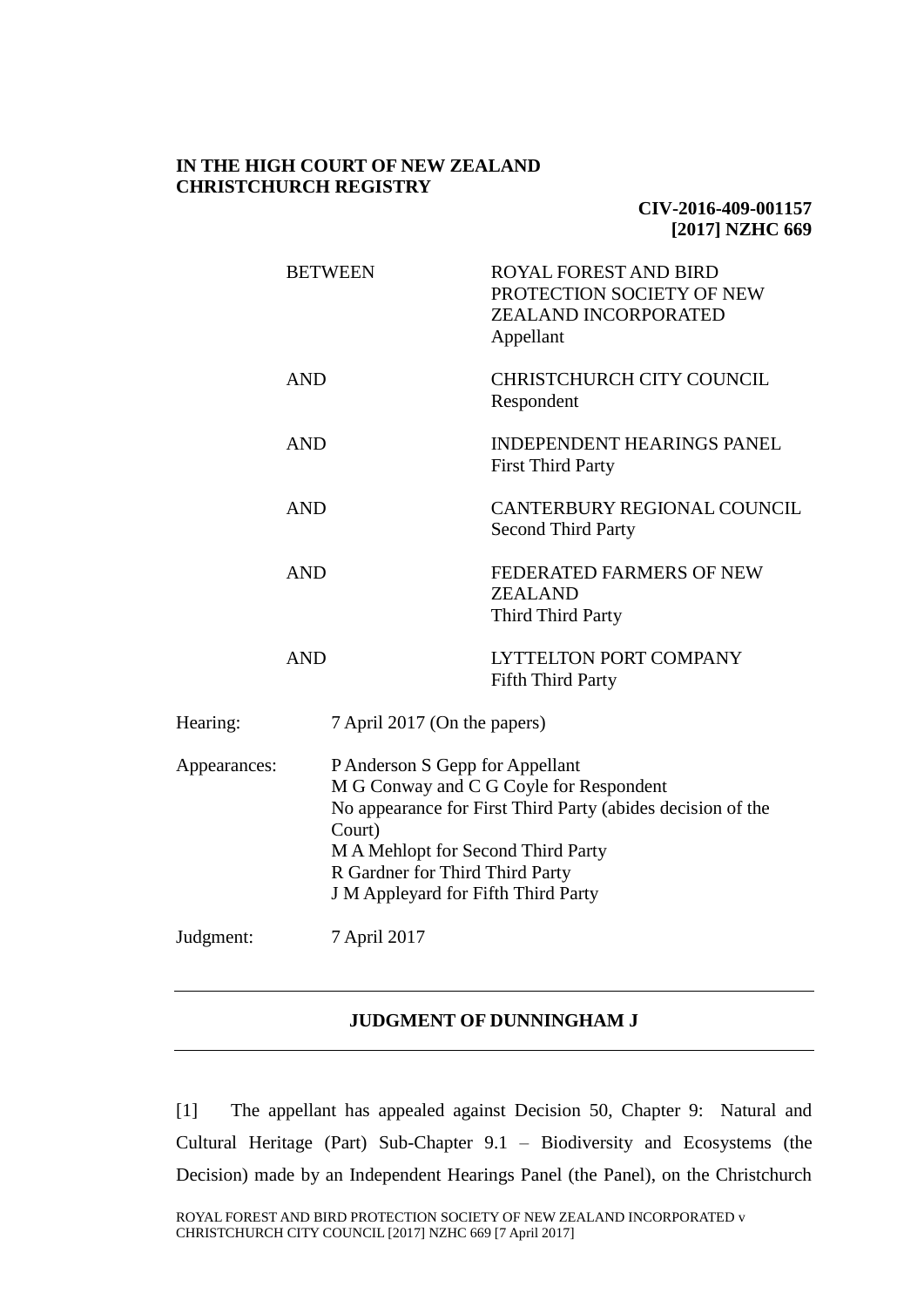Replacement District Plan (the Plan). Other parties to the appeal are the Canterbury Regional Council, North Canterbury Province of Federated Farmers of New Zealand (Inc.), Lyttelton Port Company Limited, and the Panel itself.<sup>1</sup>

[2] The parties (aside from the Panel)<sup>2</sup> have negotiated a proposed partial settlement of the appeal. They seek the Court's approval of the proposed amendments to the Plan as negotiated, under the Court's power to substitute its decision for that of the Panel. However, they recognise that there can be no expectation that, in every case, consent orders are suitable for approval through appeals to the Court. As Whata J said in *Meridian Energy Ltd v Canterbury Regional Council,* "this is a public law process and there must be due consideration given to the wider public interest in the promulgation of planning instruments".<sup>3</sup>

[3] In support of the request that orders are made in accordance with the partial settlement negotiated, a detailed memorandum has been filed by the parties setting out:

(a) the issues on appeal;

 $\overline{a}$ 

- (b) the proposed amendments to the provisions of Sub-Chapter 9.1 of the Plan;
- (c) the reasons why they consider the proposed amendments address the errors of law asserted; and
- (d) an explanation of why the parties consider the proposed amendments give effect to the New Zealand Coastal Policy statement (NZCPS), the Canterbury Regional Policy Statement (CRPS), and the purposes and principles of the RMA to the extent they are relevant to this chapter of the Plan.

<sup>&</sup>lt;sup>1</sup> Te Rūnanga O Ngāi Tahu joined the appeal but subsequently withdrew its interest.<br><sup>2</sup> The Banel quite properly tools a pessive role objeting the decision of the Co

<sup>2</sup> The Panel, quite properly, took a passive role, abiding the decision of the Court: *Portage Licensing Trust v Auckland District Licensing Agency* (1997) 10 PRNZ 554 (HC).

<sup>&</sup>lt;sup>3</sup> *Meridian Energy Ltd v Canterbury Regional Council HC, Christchurch CIV-2010-409-002604,* 23 May 2011 at [11].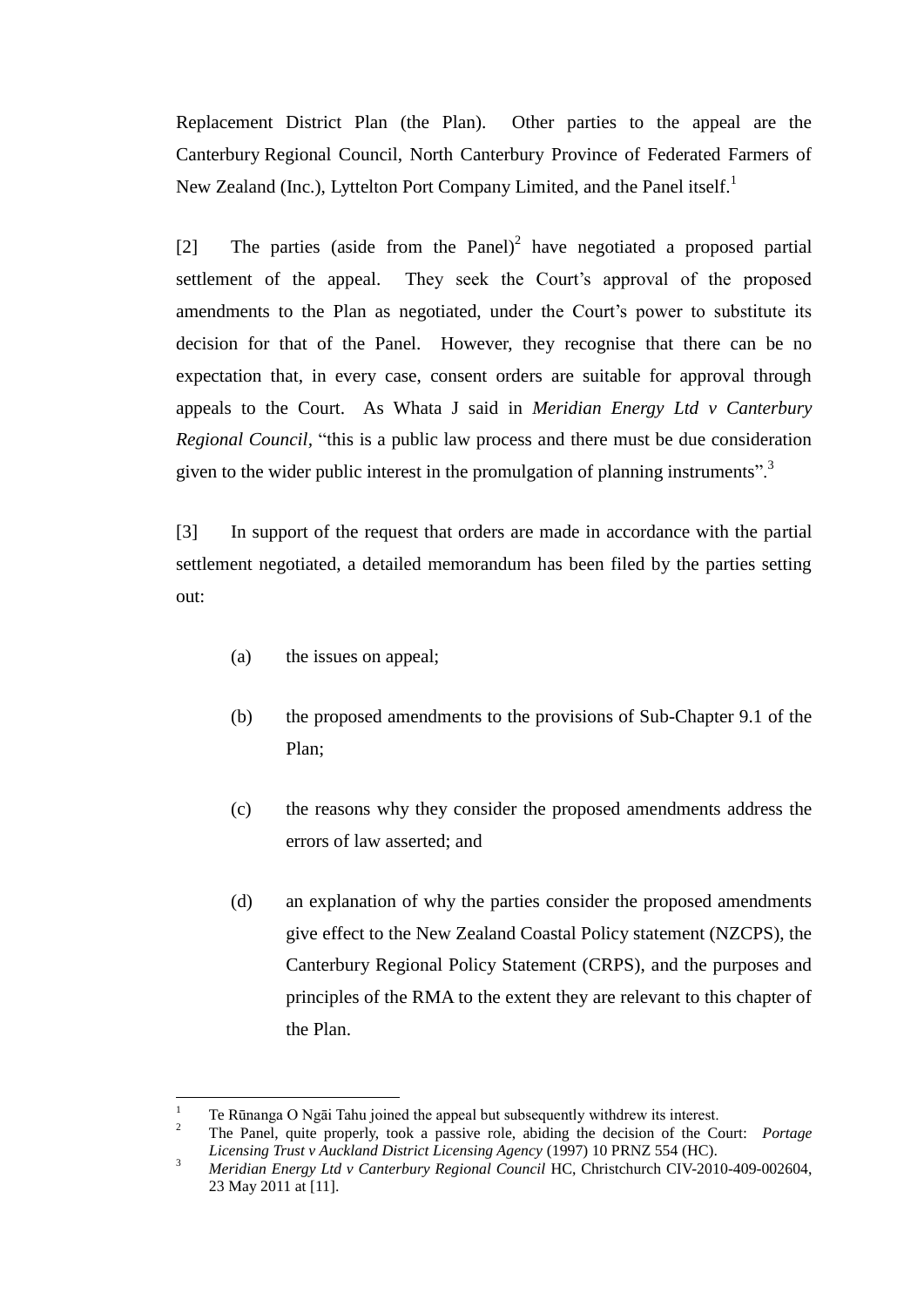[4] The Panel has indicated that it will abide the decision of this Court.

[5] The issue for me to consider is whether, having regard to the explanation for the amendments proposed by the parties to resolve the identified issues on appeal, those amendments are appropriate. In doing this, I must have regard to:

- (a) the statutory context in which the Decision is required to be made; and
- (b) the public interest in the formulation of such planning documents.

# **Background to the Decision**

[6] The procedure for preparing the Plan had its genesis in the Canterbury Earthquake Recovery Act 2011. Section 71 of that Act authorised the making of Orders in Council which were necessary or expedient for the purposes of that Act. Those purposes included enabling a "focused, timely and expedited recovery" and to enable "community participation in the planning of the recovery".<sup>4</sup>

[7] The Canterbury Earthquake (Christchurch Replacement District Plan) Order 2014 (the Order) was made under s 71 and required the Christchurch City Council (the Council) to:

- (a) undertake a full review of the operative provisions of the existing district plans; and
- (b) develop a replacement district plan and to prepare proposals for that within a specified time from the commencement of the order.

[8] The Order went on to require the Minister to appoint the Panel. The principal functions of the Panel are to:

(a) hold hearings on submissions on proposals; and

 $\overline{4}$ Canterbury Earthquake Recovery Act 2011, s 3(b), (d).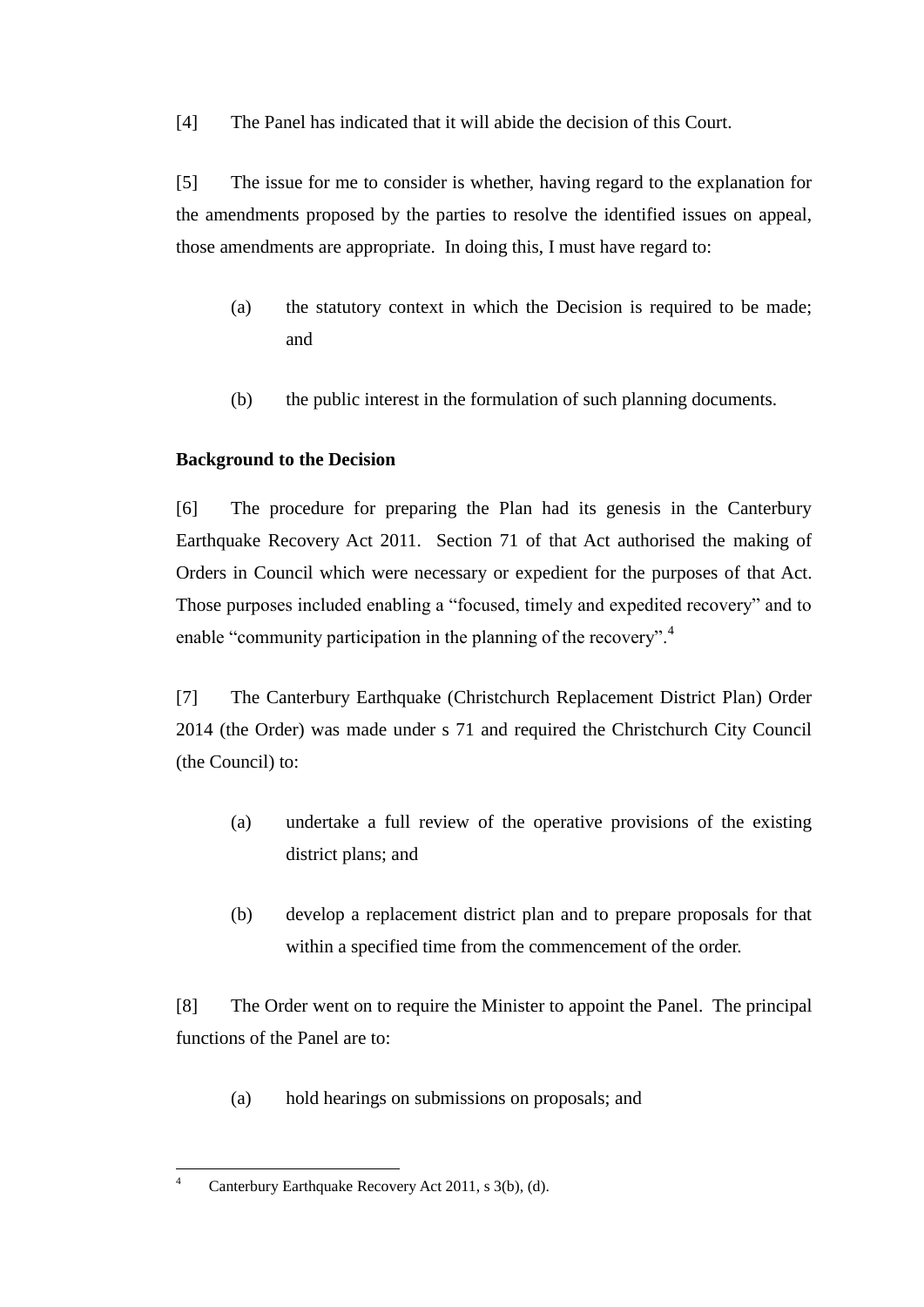(b) make decisions in relation to those proposals.<sup>5</sup>

[9] Proposals were notified by the Council and divided up into sub-chapters, or topics, for the purposes of conducting the Plan hearings over three stages.

## **Sub-Chapter 9.1**

[10] Sub-Chapter 9.1: Indigenous Biodiversity and Ecosystems was notified on 25 July 2015, as part of stage three of the hearings process. It is intended to implement Chapter 9 of the CRPS, which sets out the way in which the protection of areas of significant indigenous vegetation and significant habitats of indigenous fauna is to be carried out in Canterbury.<sup>6</sup>

[11] Sub-Chapter 9.1 establishes the framework for the identification, assessment, management and protection of areas of significant indigenous vegetation and significant habitats of indigenous fauna within the Council's district, along with the maintenance of indigenous bio-diversity and ecosystems generally. The effects of activities and development on areas or habitats listed as sites of ecological significance (SES), in Schedule A of appendix 9.1.6.1, and on other areas containing potentially significant vegetation and habitat listed in Appendix 9.1.6.6 are controlled through provisions managing the clearance of indigenous vegetation.

[12] The parties explain that the schedule of SES listed in the notified replacement district plan did not identify all areas that are known to have high ecological values, as time and resource constraints limited the number of surveys that could be commissioned before the proposals had to be notified in accordance with the Order. However, the Council has identified areas for priority survey and assessment in the coming years, with a view to adding further SES to the schedule through a plan change.

[13] The Council also recognised that many of the SES on Banks Peninsula are on private land and there had been an extensive programme of land owner engagement in that area, in order to share information and discuss land owner concerns which

 5 See clauses 6, 8, 10, 12 and 14 of the order.

 $6\overline{a}$  As required under s  $6(c)$  Resource Management Act 1991.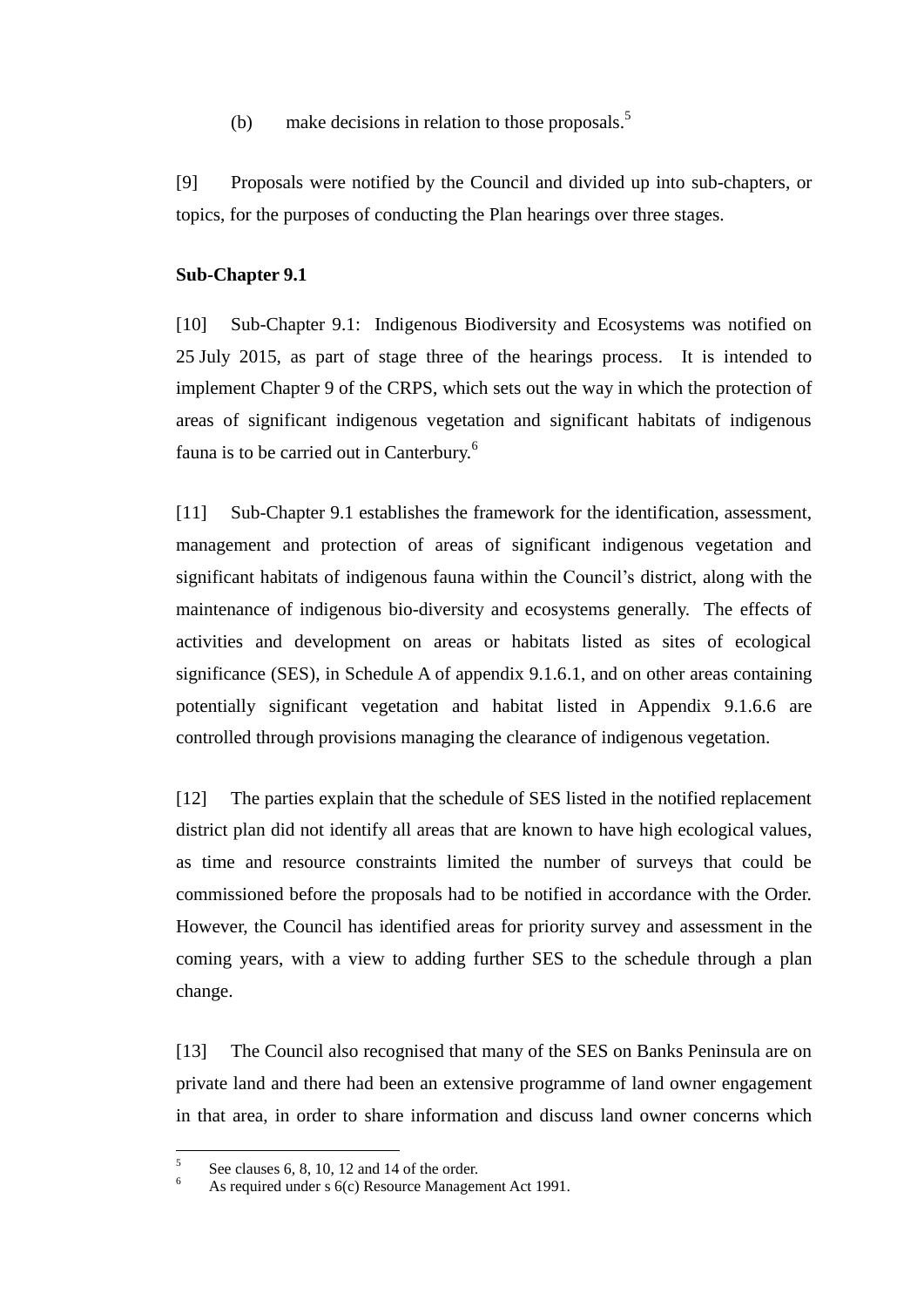may arise through having an SES identified on their property. The parties noted that the truncated process for preparing the Plan did not allow for full consultation with potentially affected land owners, but that the Council was continuing to engage with them and had committed to doing so.

[14] The parties explain that the hearing for Sub-Chapter 9.1 commenced on 18 January 2016, but was adjourned for further mediation in late January and in February 2016. A number of parties attended the mediation, including entities representing conservation and farming interests, and individual submitters. During the mediation the parties reached agreement regarding the prioritisation assessment criteria and the identification of further sites in the future. The parties decided to use farm bio-diversity management plans and to see how these would work in practice. Agreements were reached as to how these management plans would link to the SES Statements. The majority of the objectives, policies and rules were agreed upon for areas of land, both inside and outside identified SES, leaving comparatively few remaining areas of disagreement. Furthermore, those areas of disagreement did not materially relate to the provisions addressed in this appeal.

[15] A revised version of Sub-Chapter 9.1 was submitted to the Panel along with the Council's submissions. Areas of disagreement between the parties were identified. Closing submissions on the issues covered in Sub-Chapter 9.1 were filed in April 2016.

[16] The Panel then issued a minute on 9 August 2016 which expressed concerns about aspects of the revised version of Sub-Chapter 9.1. The Panel provided two options to the parties to address the identified deficiencies:

- (a) it could reject the revised version of Sub-Chapter 9.1 and leave the existing Plan in place until the future Plan change could occur; or
- (b) it could direct the Secretariat to prepare and invite further closing submissions on a revised version of the proposal for Sub-Chapter 9.1.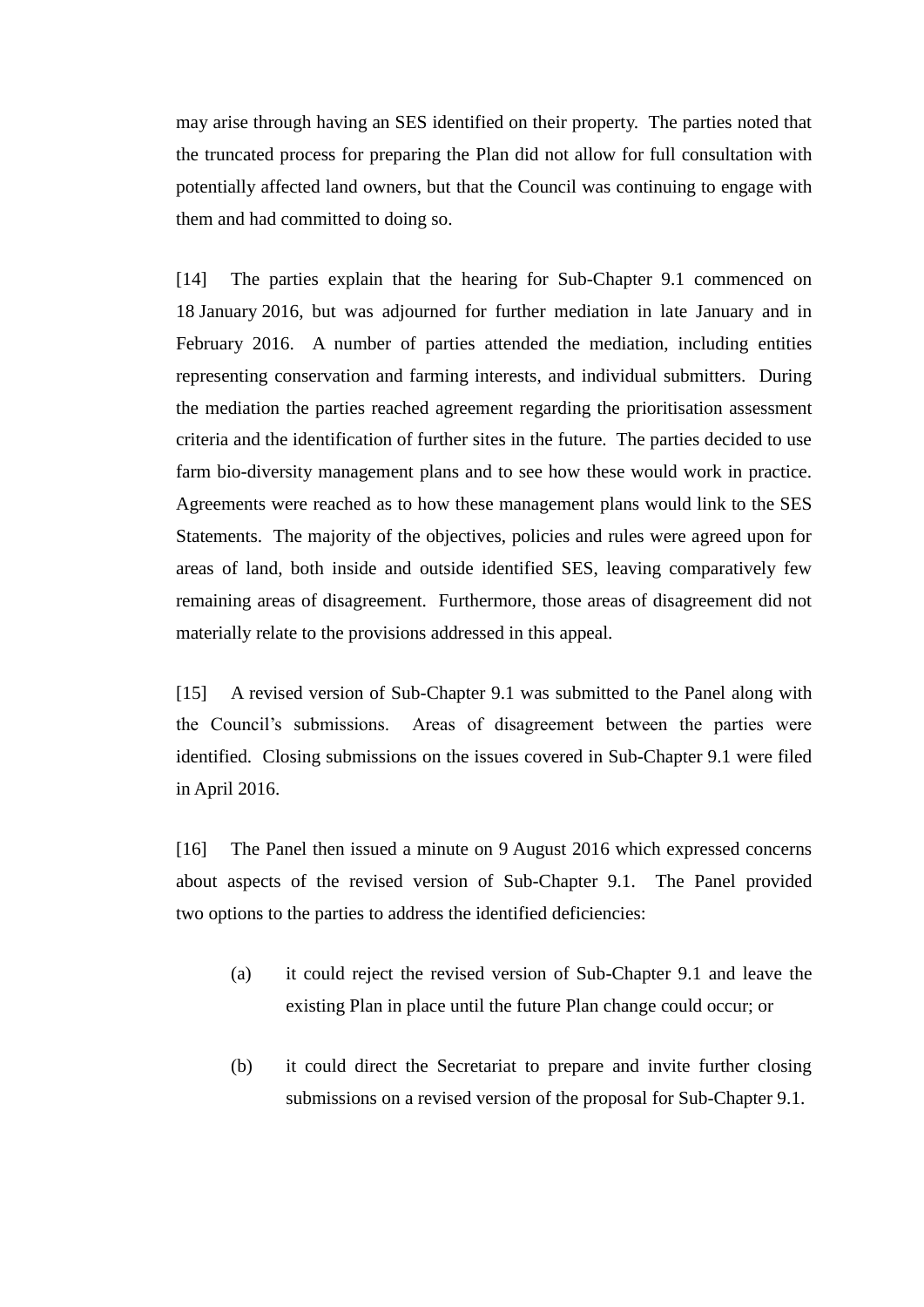[17] After considering further submissions from the parties, the Panel directed the Secretariat to redraft Sub-Chapter 9.1 (the Secretariat draft). Further submissions were filed in relation to the Secretariat draft and the Panel issued its Decision on 21 October 2016.

#### **The appeal**

[18] Forest and Bird filed a notice of appeal in relation to the Decision on 25 November 2016. It alleged seven errors of law. In summary, these related to:

- (a) whether the changes the Panel made to Sub-Chapter 9.1 were materially different in scope, such that they were obliged, under cl 13.4 of the Order, to direct the Council to notify a new proposal (first alleged error of law);
- (b) whether or not the decision to accept the redrafted Sub-Chapter 9.1 breached natural justice (second alleged error of law);
- (c) whether certain provisions added by the Panel, requiring the Council to serve notice on owners or occupiers of potential SES, before rules relating to the protection of these sites came into force (indigenous vegetation notice provisions) were void for uncertainty (third alleged error of law);
- (d) whether or not the inclusion of the indigenous vegetation notice provisions breached natural justice (fourth alleged error of law);
- (e) whether the indigenous vegetation notice provisions failed to give effect to the NZCPS and CRPS (fifth alleged error of law);
- (f) whether the Panel failed to give effect to the CRPS, including policy 9.3.1, when it distinguished between significant sites on the schedule of SES listed in appendix 9.1.6.1 and significant sites within the potentially significant vegetation types in Appendix 9.1.6.6 (sixth alleged error of law); and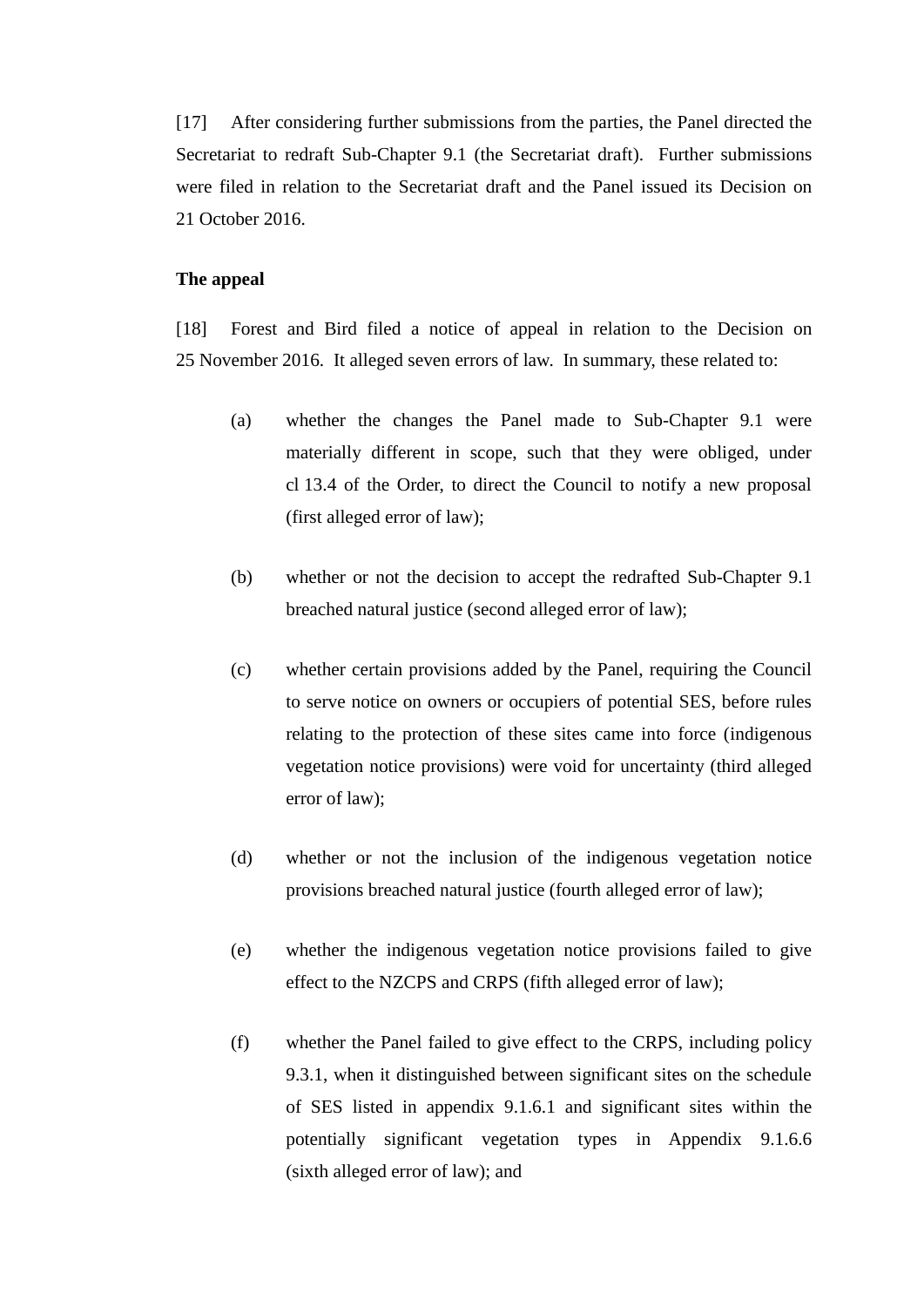(g) whether the Panel failed to give effect to the NZCPS and CRPS, and misapplied s 6(c) of the RMA when it concluded that farm practices played a part in the determination of the boundary of significant ecological sites (seventh alleged error of law).

#### **Proposed partial settlement of the appeal**

[19] The parties have engaged in discussions in an attempt to resolve the appeal, continuing the collaborative approach that has been taken throughout the hearings and earlier mediation, in relation to this Sub-Chapter. They advised that, through these discussions, they have significantly narrowed the issues and they agree that the appeal can be resolved, in part, by amendments to the Decision.

[20] The partial settlement involves:

- (a) Forest and Bird withdrawing the first, second and fourth alleged errors of law;
- (b) settlement of the third and sixth errors of law; and
- (c) an agreement to only pursue the fifth error of law if the Court is not minded to make the orders sought by the parties.

[21] The seventh alleged error of law remains unresolved, although the parties continue to discuss its potential resolution.

[22] The withdrawal of the first, second and fourth alleged errors of law does not prejudice the consideration of the remaining errors of law, as they relate to the procedure adopted by the Panel and not to the actual provisions of Sub-Chapter 9.1 itself.

[23] The parties also agree that the seventh error of law can remain to be resolved by the Court as it is a discrete matter relating to the role that farm practices have in the identification of SES boundaries.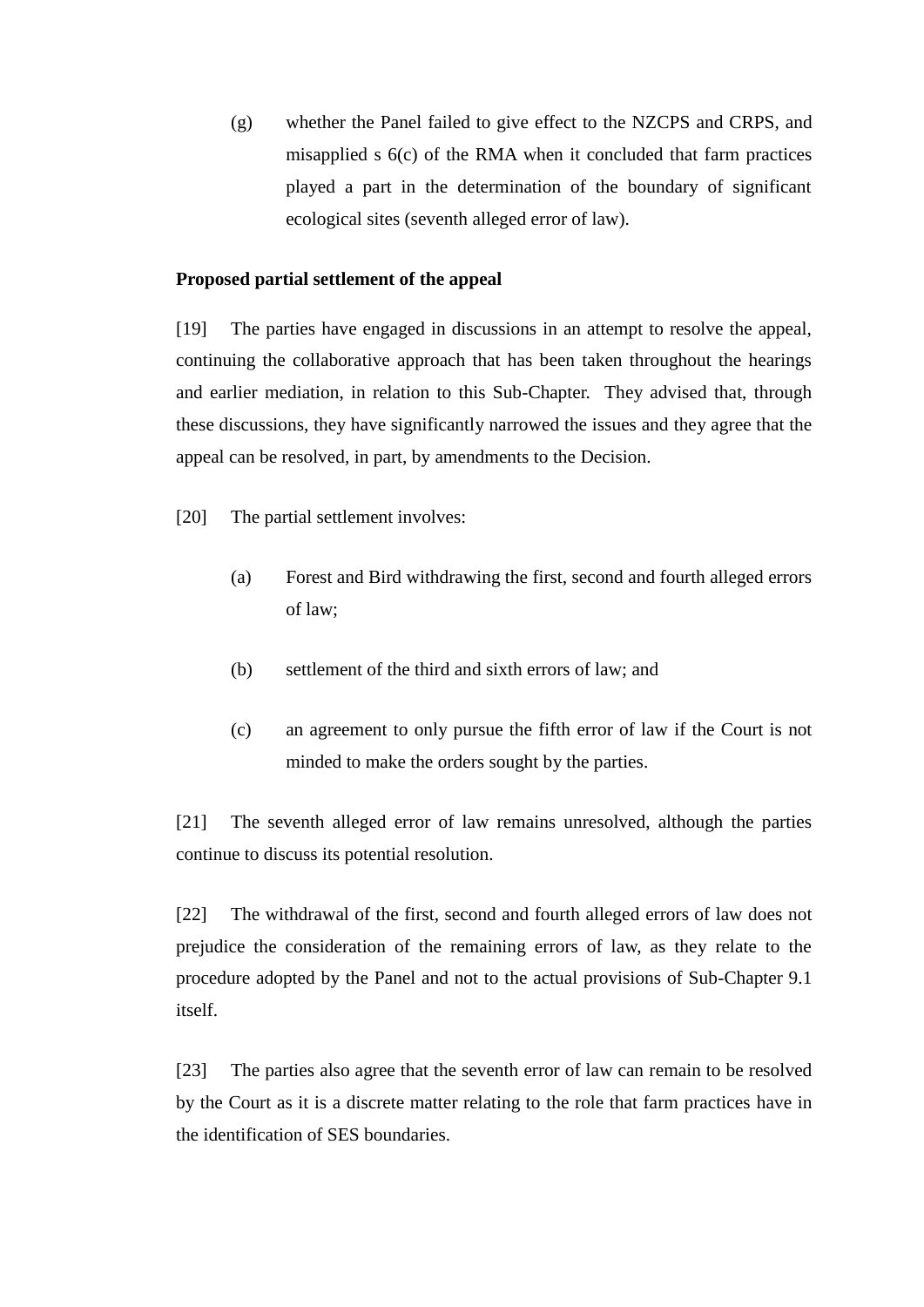#### **The third alleged error of law – Indigenous Vegetation Notice Provisions**

[24] The Plan contains a number of provisions that require the Council to have served an indigenous vegetation notice on an owner or occupier of land before rules regulating the clearance of indigenous vegetation listed in Appendix 9.1.6.6 come into force. The third error of law claims that the Panel erred in creating these provisions because they are void for uncertainty. In particular the appellant alleges:

The Panel erred in approving indigenous vegetation notice provisions, which trigger the indigenous vegetation rules in relation to potentially significant vegetation types in Appendix 9.1.6.6, only where a Council indigenous vegetation notice under rule 9.1.4.0.1 is served on the owner or occupier of land. The panel erred because the provisions are void for uncertainty, as there are circumstances where no person can reasonably ascertain whether the clearance of indigenous vegetation is permitted or not.

[25] The parties go on to explain that Appendix 9.1.6.1 is divided into two schedules, Schedule A and Schedule B. Schedule A lists SESs which are either on public land, or on private land where the land owners have agreed to inclusion of the site on the schedule. However, Schedule A is not a comprehensive list of SES within the district. There are other sites that meet the criteria for being an SES and which may include, but are not limited to, those sites identified in Schedule B. The areas identified in Schedule B are for information purposes only and are not subject to the rules relating to SES. Council's intention is to continue discussion with the land owners about the ecological values that exist on their property and the management of these values.

[26] The approach adopted in the decision is to identify certain vegetation types that are potentially significant and include them in an appendix (Appendix 9.1.6.6) with corresponding indigenous vegetation rules. The Council is then required to serve an indigenous vegetation notice, as defined in rule 9.1.4.0.1, on the owner or occupier of the land in order to trigger those rules.

[27] The parties agree, for the purpose of these proceedings, that the indigenous vegetation notice rules are void for uncertainty as there are many circumstances where it is not possible to ascertain whether the clearance of indigenous vegetation is permitted under the rules, particularly, where there has been a change in occupation or ownership of a property. The memorandum sets out a range of such examples, for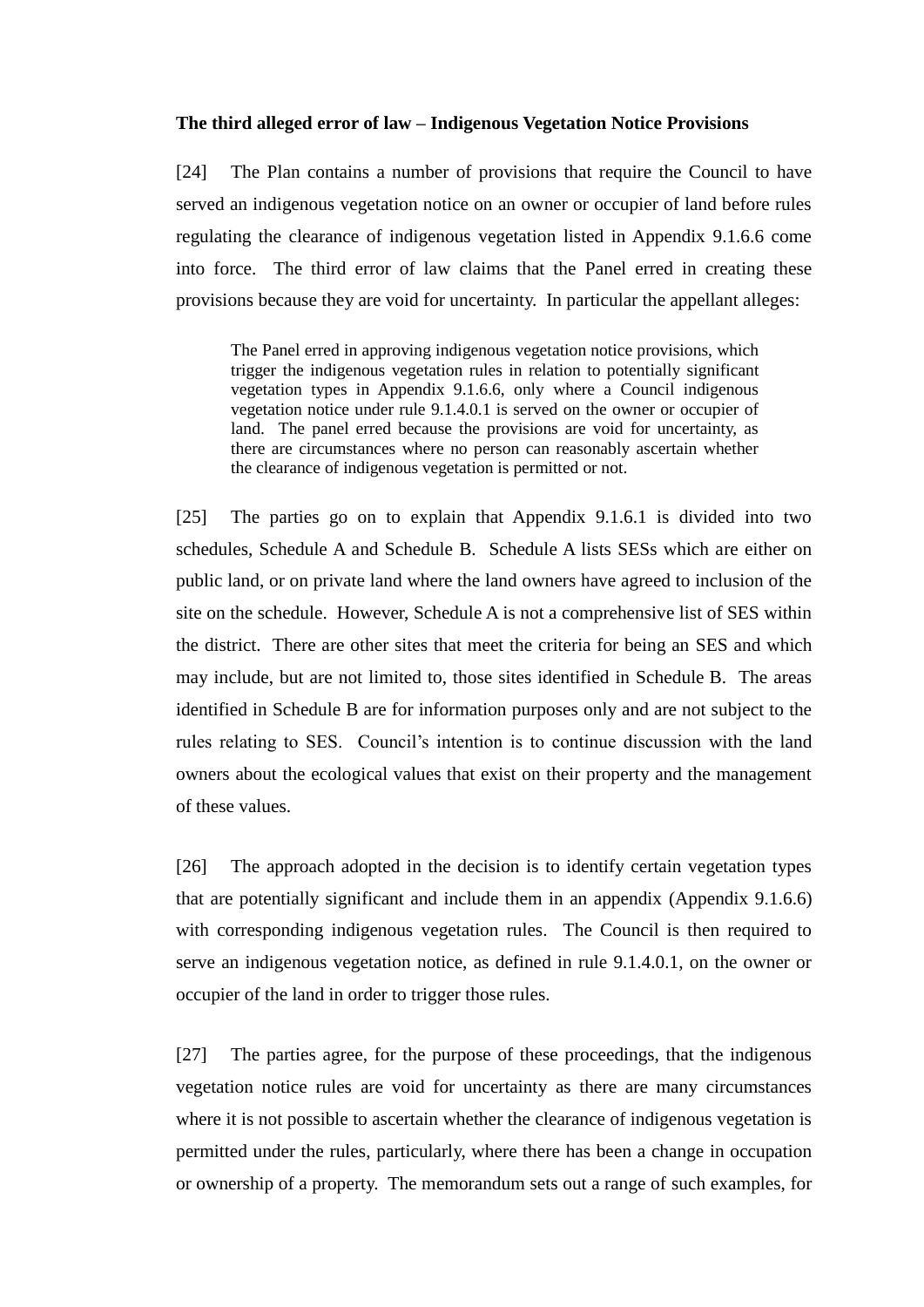example, when land is sold, but a new owner is not provided with a copy of the notice. They consider that in its current form, the Decision offends the principle that owners and occupiers of land should be able to determine on the face of the plan whether they can undertake an activity on their property or not, and consequently, the current rules are void for uncertainty.<sup>7</sup>

[28] The amendments proposed by the parties recognise that there is merit in advising land owners of the presence of potentially significant ecological sites, but are agreed that the formal service of an indigenous vegetation notice should not be necessary for the rules to apply and that the provisions will be more certain and effective with a notice requirement removed. The amendments proposed remove the requirement for notice to be served before the rules apply.

- [29] The specific amendments proposed are:
	- (a) amendment to policy 9.1.2.6 by:
		- (i) replacing the requirement for service of Council indigenous vegetation notice on land owners with the potentially significant vegetation types on their land, with a reference to working with and advising such land owners;
		- (ii) replacing the requirement to keep the notice on the property file, with provision that the Council will keep its advice on the property file;
		- (iii) deleting the reference to notified properties in policy 9.1.2.6(a)(iii) in order to ensure that the provision applies to all sites in Appendix 9.1.6.6;
	- (b) removing the reference to land owner notification from policy 9.1.2.9, 10 and 15 to ensure that the policies apply to all sites in Appendix 9.1.6.6;

 $\overline{7}$ <sup>7</sup> *New Plymouth District Council v Baker* W101/94, 28 October 1994 at 6.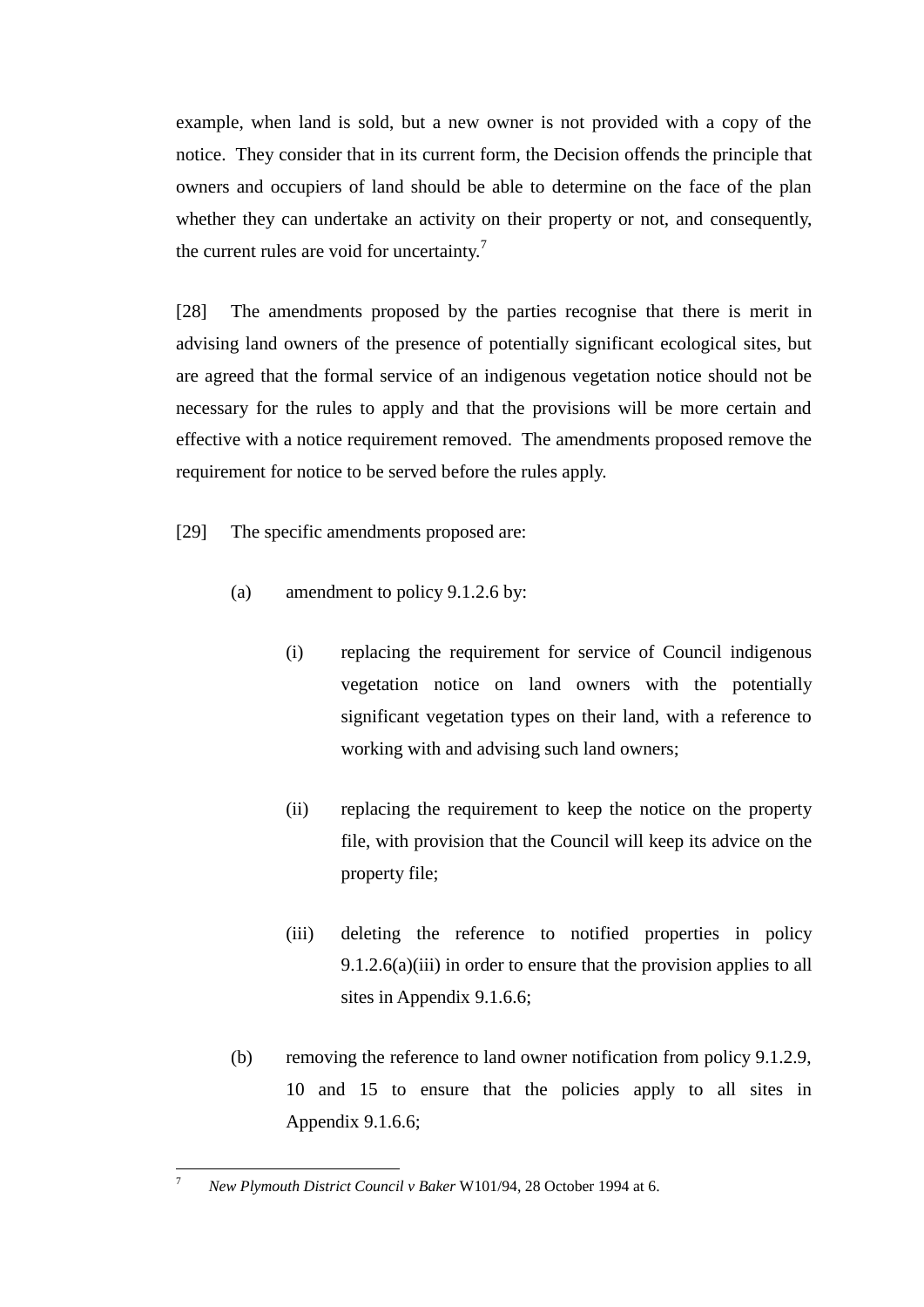- (c) deleting the reference to Council indigenous vegetation notices from the rules;
- (d) a minor amendment to improve readability by moving the words "and that the size and scale identified in Appendix 9.1.6.6" from policy 9.1.2.6(a)(i) to policy 9.1.2.6(a)(iii); and
- (e) deletion of rule 9.1.4.0.1 which describes what a Council indigenous vegetation notice is.

## **Sixth alleged error of law – protection of significant indigenous vegetation**

[30] The sixth alleged error of law relates to the distinction between SES listed in Schedule A in Appendix 9.1.6.1 of the Plan and potentially significant sites containing vegetation types listed in Appendix 9.1.6.6.

[31] Objective 9.1.2.1 of the Plan provides for the protection of areas of significant vegetation in Schedule A, but there was evidence before the Panel that there may be other potentially significant sites that were not included in that schedule.

[32] The CRPS, which the plan is required to give effect to under s 75(c) of the RMA, requires protection for all significant indigenous vegetation.

[33] The parties agree, for the purposes of these proceedings, that the panel has erred in law by failing to give effect to the CRPS when it determined that objective 9.1.2.1 and policy 9.1.2.16 did not apply to significant indigenous vegetation within the potentially significant vegetation types listed in Appendix 9.1.6.6.

[34] As the plan recognises and is acknowledged in the Decision, not all areas or habitats that meet the criteria in Appendix 3 of the CRPS are listed in Schedule A of Appendix 9.1.6.1. There are other potentially significant sites containing the vegetation listed in Appendix 9.1.6.6 that may also meet the criteria in Appendix 3 of the CRPS. The parties therefore agree to the following amendment to objective 9.1.2.1 to resolve this error of law: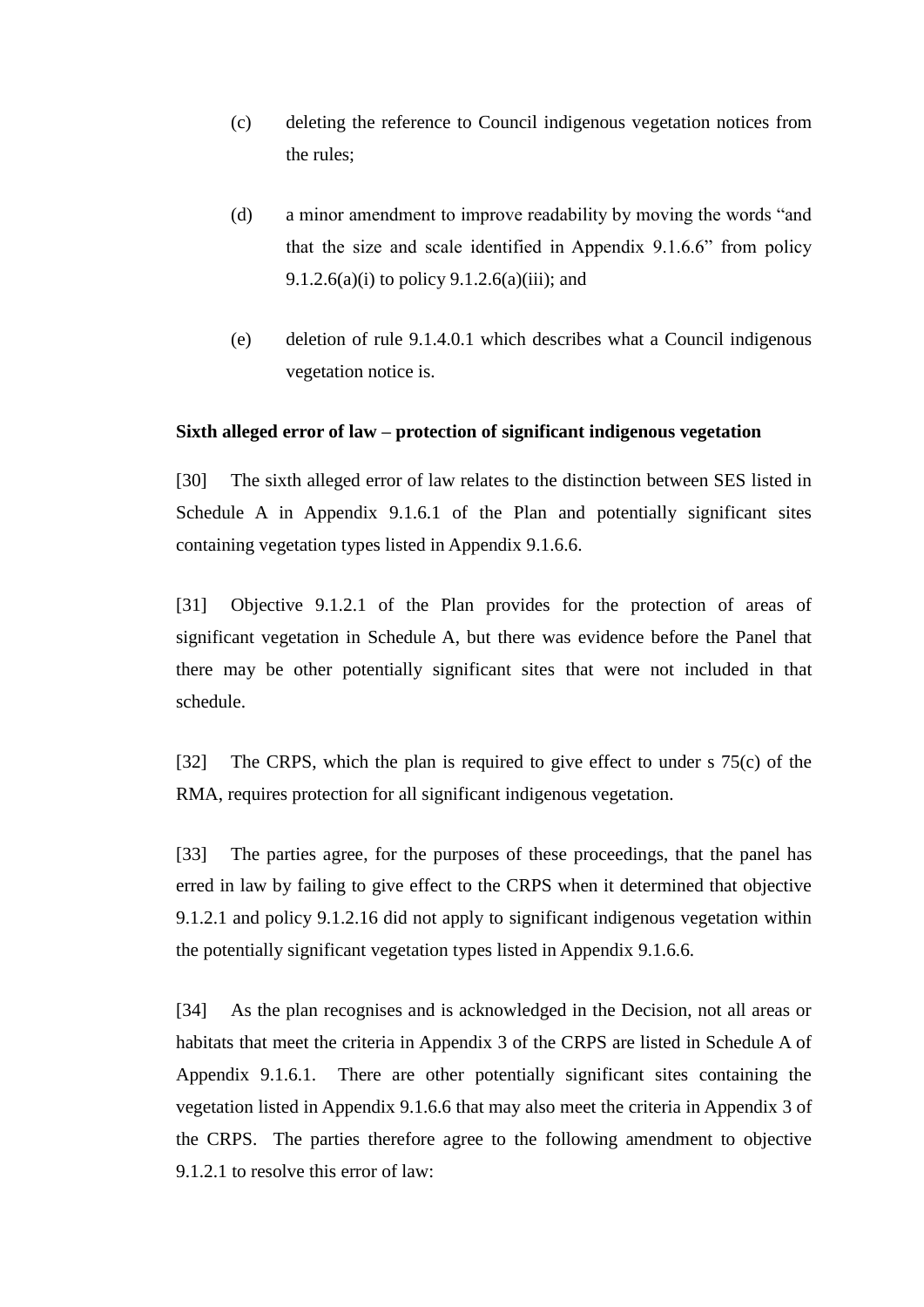Areas of significant indigenous vegetation and significant habitats of indigenous fauna listed in Schedule A of Appendix 9.1.6.1 are protected so as to ensure that there is no net loss of indigenous biodiversity.

[35] This amendment also necessitates a consequential amendment to policy 9.1.2.16 which relates to offsetting significant sites, and to policy 9.1.2.9 ensuring the provisions no longer relate only to SES listed in Schedule A of Appendix 9.1.6.1.

#### **Jurisdiction to determine appeal**

[36] The Court has jurisdiction to determine this appeal under r 20.19 of the High Court Rules. It provides:

- (1) After hearing an appeal, the court may do any 1 or more of the following:
	- (a) make any decision it thinks should have been made:
	- (b) direct the decision-maker—
		- (i) to rehear the proceedings concerned; or
		- (ii) to consider or determine (whether for the first time or again) any matters the court directs; or
		- (iii) to enter judgment for any party to the proceedings the court directs:
	- (c) make any order the court thinks just, including any order as to costs.
- …

[37] I am satisfied that I have heard from the parties through the comprehensive joint memorandum they have filed and it is open to me to amend the Plan in accordance with the proposed changes set out at Appendix 1 to the memorandum.

[38] I am also satisfied that approval of the amendments is appropriate in the present circumstances because:

- (a) the amendments sought are within the scope of the appeal;
- (b) one of the fundamental purposes of the Order was to provide an expedited process for replacing the District Plan, and by settling the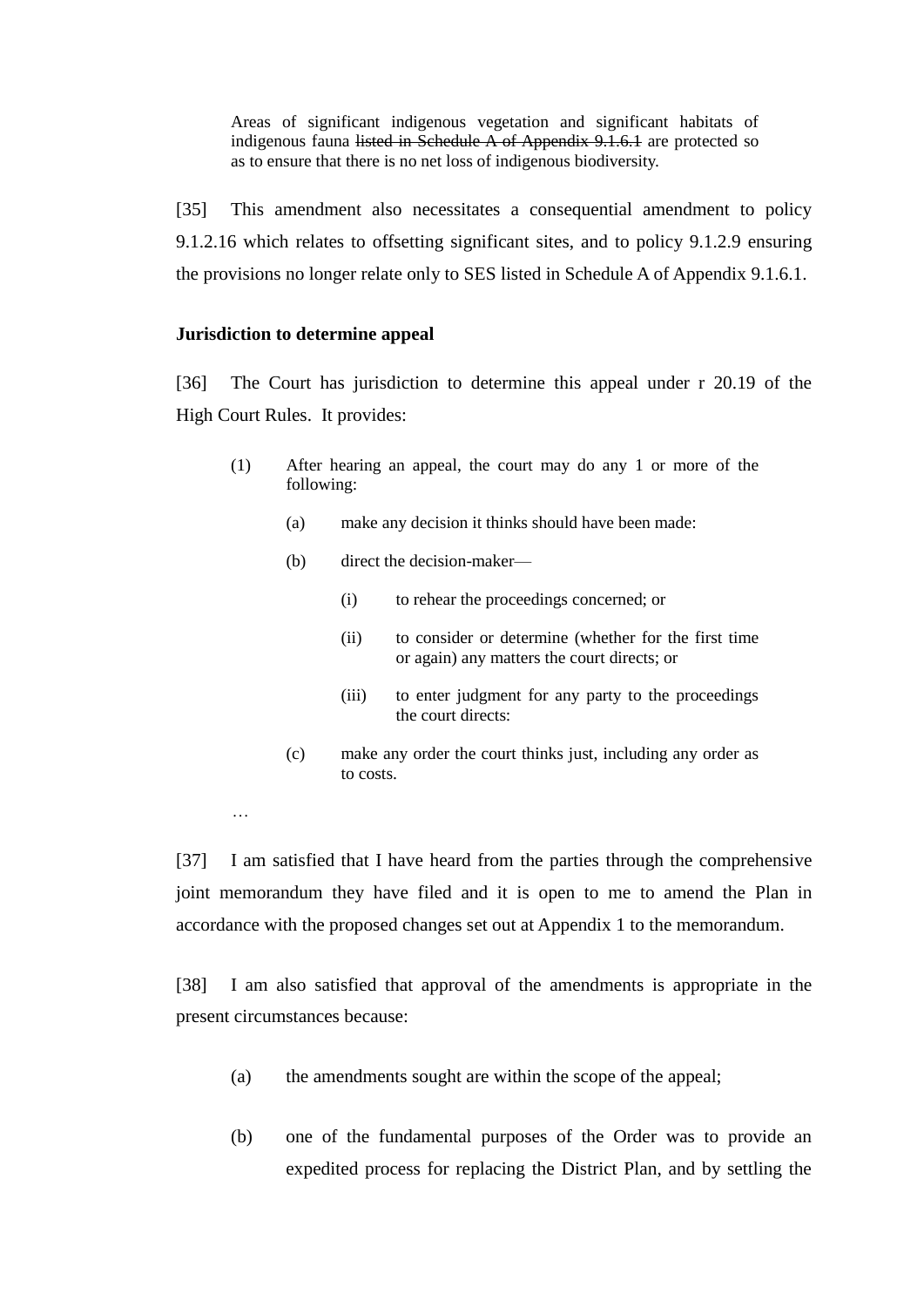appeal in the way proposed, this represents a just, speedy and inexpensive way to implement that part of the replacement District Plan that supports recovery and rebuilding;

- (c) the agreement has been reached on the amendments sought by parties who represent a cross section of the community, and persons who might have had an interest in the appeal have had an opportunity to participate through service of the notice of appeal;
- (d) the proposed amendments are consistent with the purpose and principles of the RMA including, in particular, s 6(c) of Part 2 which this Sub-Chapter of the plan is intended to give effect to. It also gives effect to the NZCPS and CRPS under s 75 of the RMA;
- (e) I am advised that the amendments are also consistent with the position reached in mediation, between a wider range of parties during the Panel hearing process and, in particular, I am advised that:
	- (i) there was no disagreement that objective 9.1.1 should apply to all significant ecological sites, whether they were on the schedule or not; and
	- (ii) at no stage prior to the Secretariat draft being circulated on 2 September 2016, did Sub-Chapter 9.1 contain any provisions resembling the indigenous vegetation notice provisions;
- (f) given the narrow scope of the relief requested I do not consider it is necessary for the matter to be remitted back to the Panel; and
- (g) the remaining appeal point is not affected by the making of these orders. It can be separately argued, although the Court is advised that discussions are continuing with a view to resolving it too.